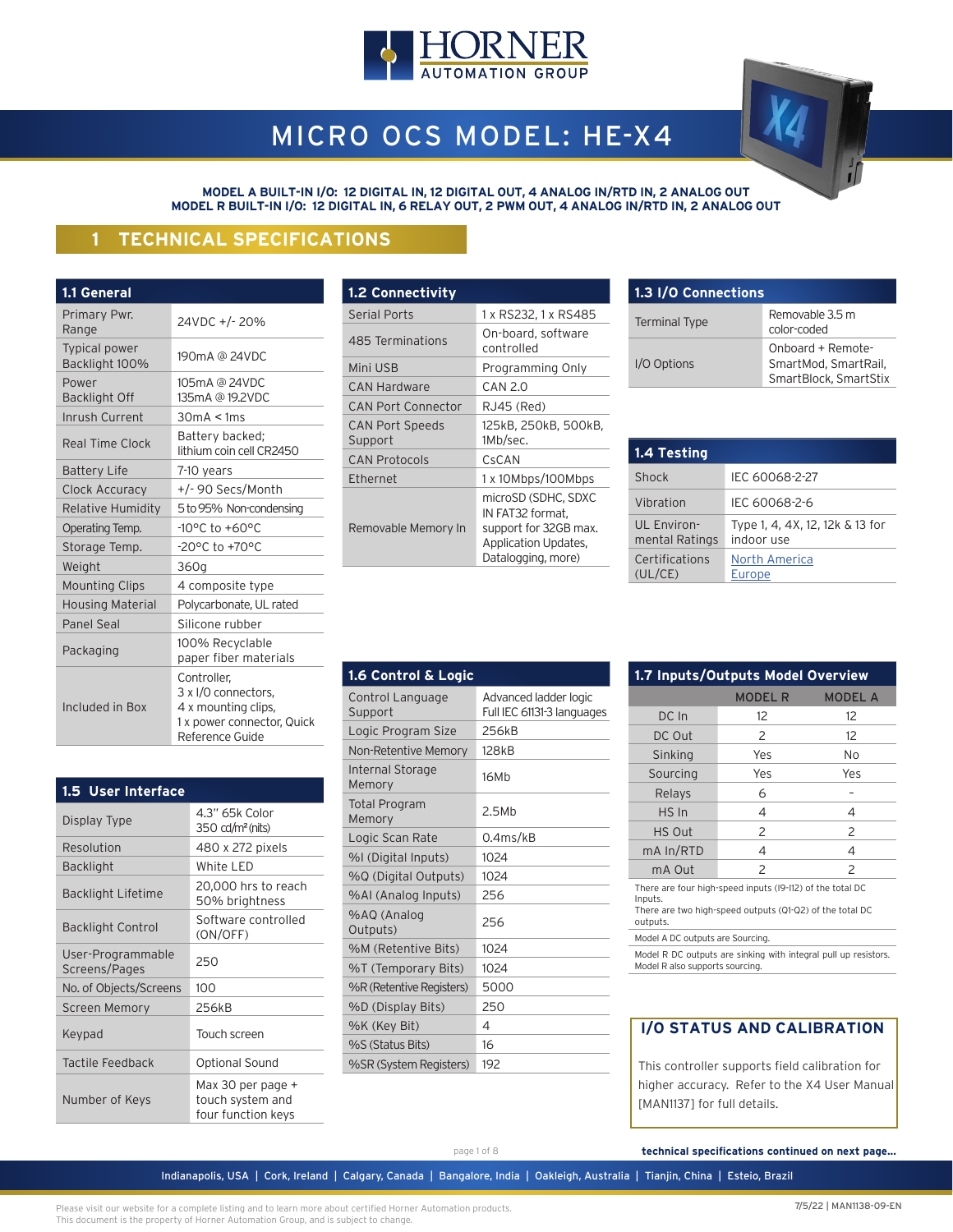

# **technical specifications continued...**

| 1.8 Digital DC Inputs: Models R & A       |                                                                                                         |  |
|-------------------------------------------|---------------------------------------------------------------------------------------------------------|--|
| Inputs per Module                         | 12 Including 4 Config-<br>urable HSC Inputs                                                             |  |
| Commons per Module                        | 1                                                                                                       |  |
| Input Voltage Range                       | 12VDC / 24VDC                                                                                           |  |
| Absolute Max.<br>Voltage                  | 30VDC Max.                                                                                              |  |
| Input Impedance                           | 10k <sub>O</sub>                                                                                        |  |
| <b>Input Current:</b>                     | <b>Positive</b><br><b>Negative</b><br>Logic<br>Logic                                                    |  |
| <b>Upper Threshold</b><br>Lower Threshold | $0.8m$ A<br>$-1.6mA$<br>0.3mA<br>$-2.1mA$                                                               |  |
| Min ON Threshold                          | 8VDC                                                                                                    |  |
| Max OFF Threshold                         | 3VDC                                                                                                    |  |
| OFF to ON Response                        | 0.1 <sub>ms</sub>                                                                                       |  |
| ON to OFF Response                        | 0.1ms                                                                                                   |  |
| Number of Counters                        | 4                                                                                                       |  |
| Maximum Frequency                         | 500kHz                                                                                                  |  |
| <b>Accumulator Size</b>                   | 32-bits each                                                                                            |  |
| <b>Modes Supported</b>                    | Totalizer, quadrature, pulse<br>measurement, frequency<br>measurement, set-point<br>controllled outputs |  |

#### **FALL THE RANGE A: Digital DC Outputs, 1.11 Model A: Digital DC Outputs,** <br>**1.11 Model A: Digital DC Outputs, 1.11** Fall Time **1.5** Tags (typical @ 24V) **Sourcing**

| Outputs per Module                    |                   | 12 Including 2 Config-<br>urable PWM Outputs |
|---------------------------------------|-------------------|----------------------------------------------|
| Commons per Module                    | 2                 |                                              |
| <b>Type</b>                           | Sourcing          |                                              |
| Absolute Max. Voltage                 | 28VDC             |                                              |
| <b>Output Protection</b>              |                   | Short Circuit, Ther-<br>mal, Undervoltage    |
| Max. Voltage Drop at<br>Rated Current | $0.25$ VDC        |                                              |
| Max Output per                        | 0.5A @ 24VDC      |                                              |
| Point: Sourcing                       |                   |                                              |
|                                       | Min               | Max                                          |
| OFF to ON Time<br>(typical)           | 300 <sub>ns</sub> | 500ns +<br>scan time                         |
| ON to OFF Time<br>(typical)           | 300 <sub>ns</sub> | $475ns +$<br>scan time                       |
| <b>PWM Out</b>                        | 65kHz             |                                              |
| <b>Rise Time</b>                      | 150ns Max         |                                              |

#### **Refer to X4 User Manual [MAN1137] for more details.**

| 1.9 Model R: Digital DC Outputs, Sinking,<br><b>Sourcing</b> |                             |                       |
|--------------------------------------------------------------|-----------------------------|-----------------------|
| Outputs per<br><b>Module</b>                                 | 2 (PWM or HSC)              |                       |
| Commons per<br>Module                                        | 1                           |                       |
| <b>Type</b>                                                  | Sinking                     |                       |
| Absolute Max.<br>Voltage                                     | 28VDC                       |                       |
| <b>Output Protec-</b><br>tion                                | Short circuit               |                       |
| Max. Output per<br>Point: Sinking                            | 0.5A                        |                       |
| Max. Output per<br>Point: Sourcing                           | 2.4mA @ 24V                 |                       |
| Max. Voltage<br>Drop at Rated<br>Current                     | $0.25$ VDC                  |                       |
| Max Outrush                                                  | 650mA                       |                       |
| Min<br>Max                                                   |                             |                       |
| OFF to ON Time<br>(typical)                                  | $2.2\mu s$                  | 2.2µs+ scan time      |
| ON to OFF Time<br>(typical)                                  | $13\mu$ s                   | $13\mu s +$ scan time |
| PWM Out                                                      | 65kHz                       |                       |
| Rise Time                                                    | 2.4 $\mu$ s (typical @ 24V) |                       |
| Fall Tima                                                    | $7E$ us (tunical @ $241$ )  |                       |

| 1.12 Analog Inputs:                                                         | <b>Models R &amp; A</b>                                                     |
|-----------------------------------------------------------------------------|-----------------------------------------------------------------------------|
| Number of Channels                                                          | 4                                                                           |
| Input Ranges                                                                | 0-20mA; 4-20mA;<br>PT100 RTD                                                |
| RTD Temperature<br>Range                                                    | $-50^{\circ}$ to 200 $^{\circ}$ C<br>(-58° to 392°F)<br>PT100 DIN           |
| Nominal Resolution                                                          | 12 Bits                                                                     |
| Resolution                                                                  | $0.5^{\circ}$ C                                                             |
| Safe Input Voltage<br>Range                                                 | $-0.5V$ to 12V,<br>protection up to 24V                                     |
| Input Impedance<br>(clamped @ -0.5VDC<br>to $12VDC$ )                       | Current Mode: $100\Omega$                                                   |
| %AI Full Scale                                                              | 10V, 20mA, 100mV:<br>32,000 full scale<br>RTD: 20 Counts/°C                 |
| Max. Over Current                                                           | 25mA                                                                        |
| Max Error at 25°C<br>(excluding Zero)<br>Adjusting Filtering may<br>Tighten | <1.5% of full scale                                                         |
| Filtering                                                                   | 160 Hz Hash (noise)<br>Filter, 1-128 Scan Digital<br>Running Average Filter |

| 1.10 Relay Outputs: Model R                               |                                                |  |
|-----------------------------------------------------------|------------------------------------------------|--|
| Outputs per<br>Module                                     | 6 Relay                                        |  |
| Relay Contact Type                                        | Floating                                       |  |
| Max. Output Cur-<br>rent per Relay                        | 3A @ 60VAC, resistive<br>3A @ 30VDC, resistive |  |
| Max. Total Output<br>Current                              | 5A continuous                                  |  |
| Max. Output<br>Voltage                                    | 3A @ 60VAC, resistive<br>3A @ 30VDC, resistive |  |
| Max. Switched<br>Power                                    | <b>150W</b>                                    |  |
| Contact Isolation<br>to Ground                            | 1000VAC                                        |  |
| Max. Voltage Drop at<br><b>Rated Current</b>              | 0.5V                                           |  |
| <b>Expected Life (see</b><br>derating chart on<br>page 3) | No Load: 5,000,000<br>Rated Load: 100,000      |  |
| Max. Switching<br>Rate                                    | 300 CPM at no load<br>20 CPM at rated load     |  |
| <b>Type</b>                                               | Mechanical Contact                             |  |
| Response Time                                             | One update per ladder scan<br>plus 10 ms       |  |

| 1.13 Analog Outputs: Models R & A      |                                                     |
|----------------------------------------|-----------------------------------------------------|
| Number of Channels                     | $\mathcal{P}$                                       |
| <b>Output Ranges</b>                   | 4-20 <sub>m</sub> A                                 |
| Nominal Resolution                     | 12 Bits                                             |
| Update Rate                            | Once per PLC scan                                   |
| Max. Error at 25°C<br>(Excluding Zero) | <1.5% of full scale                                 |
| Maximum 20mA<br>Load                   | 5000                                                |
| % AQ Full Scale                        | 32,000                                              |
| Protection                             | Protect against miswire up<br>to 24VDC auto-recover |

Indianapolis, USA | Cork, Ireland | Calgary, Canada | Bangalore, India | Oakleigh, Australia | Tianjin, China | Esteio, Brazil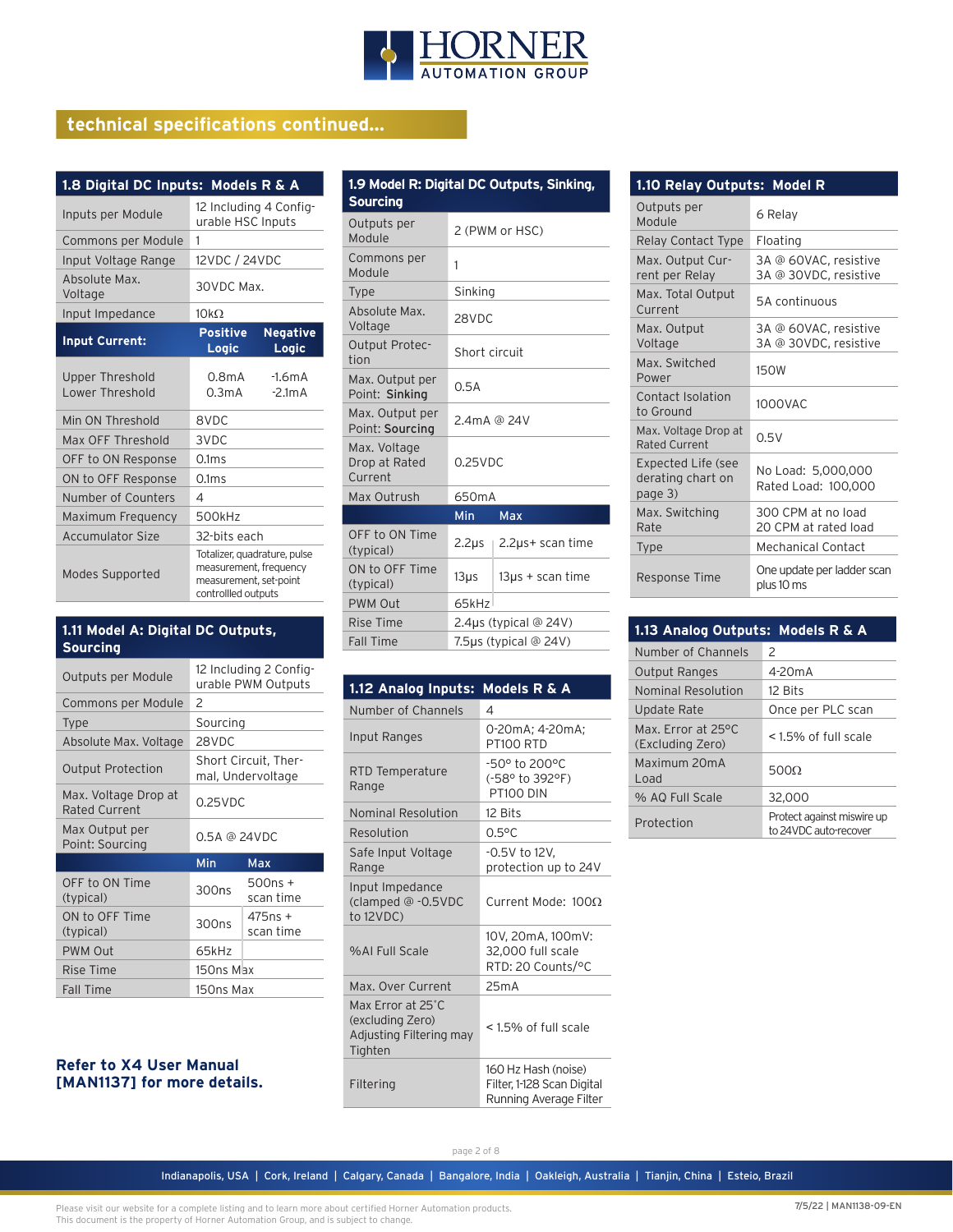

# **2 CONTROLLER OVERVIEW**

### **2.1 - Port Connectors**



5. LAN Port

1. Touch Screen<br>2. High Capacity r 2. High Capacity microSD Slot

4. CAN Port (via RJ45)

3. RS232/RS485 Serial Connector

- 6. USB Mini-B Port 7. Analog I/O 8. DC Inputs 9. DC Outputs
- 10. DC Power

NOTE: See Precaution #12 on p.6 about USB and grounding.

#### **2.2 - Power Wiring**

|            | <b>Primary Power Port Pins</b> |                      |  |
|------------|--------------------------------|----------------------|--|
| <b>PIN</b> | SIGNAL                         | <b>DESCRIPTION</b>   |  |
|            | Ground                         | Frame Ground         |  |
| 2          | $DC-$                          | Power Supply Common  |  |
|            | DC+                            | Power Supply Voltage |  |

#### DC Input / Frame

Solid/Stranded Wire: 12-24 awg (2.5-0.2mm). Strip Length: 0.28" (7mm). Torque Rating: 4.5 – 7 in-lbs (0.50 – 0.78 N-m). DC- is internally connected to I/O V-, but is isolated from CAN V-. A Class 2 power supply must be used.



#### POWER UP

1. Attach included ferrite core with a minimum of two turns of the DC+ and DC- signals from the DC supply that is powering the controller.

- 2. Connect to Earth Ground
- 3. Apply recommended power.

# **3 WIRING: INPUTS AND OUTPUTS**

#### **3.1 - Digital Inputs**



Digital inputs may be wired in either a Positive Logic or Negative Logic fashion as shown. The setting in the Cscape Hardware Configuration for the Digital Inputs must match the wiring used in order for the correct input states to be registered.



WARNING: Exposure to some chemicals may degrade the sealing properties of materials used in the Tyco relay PCJ.

Cover/Case & Base: Mistubishi engineering Plastics Corp. 5010GN6-30 or 5010GN6-30 M8 (PBT)

Sealing Material: Kishimoto 4616-50K (I part epoxy resin)

It is recommended to periodically inspect the relay for any degradation of properties and replace if necessary.

#### **3.3 - Analog Inputs Information**

Raw input values are found in the registers as Integer-type data with a range from 0 – 32000.

Analog inputs may be filtered digitally with the Filter Constant found in the Cscape Hardware Configuration for Analog Inputs. Valid filter values are 0 – 7 and act according to the following chart.



| <b>Data Values</b> |                          |  |
|--------------------|--------------------------|--|
| INPUT MODE:        | DATA FORMAT. 12-bit INT: |  |
| 0-20mA, 4-20mA     | 0-32000                  |  |
| RTD.               | 20 Counts/ °C            |  |

page 3 of 8

**I/O wiring continued on next page...**

Indianapolis, USA | Cork, Ireland | Calgary, Canada | Bangalore, India | Oakleigh, Australia | Tianjin, China | Esteio, Brazil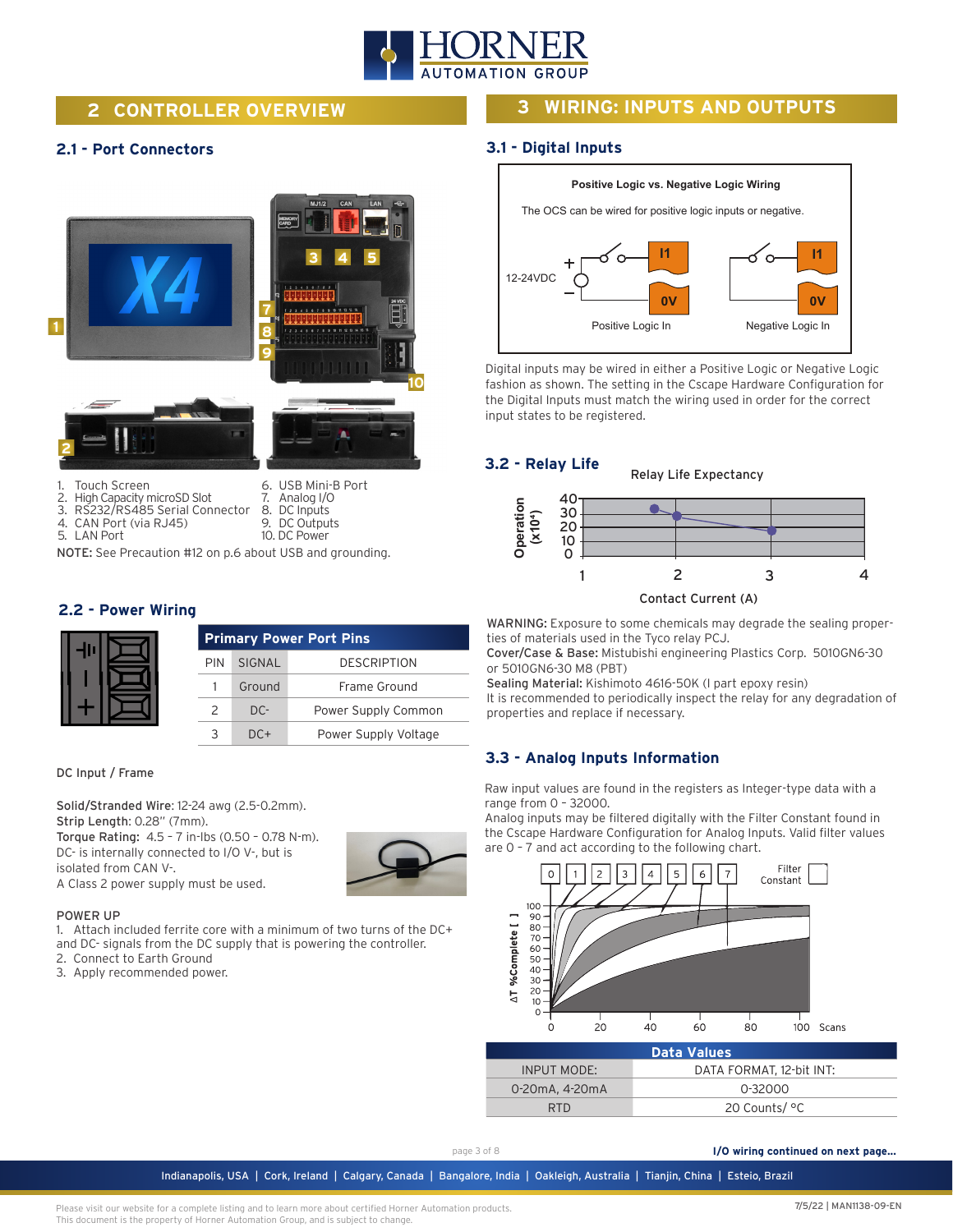

# **wiring: I-O continued....**

#### **3.4 - Connector Wiring**

|                | <b>POSITION/PIN</b> | <b>DIGITAL</b><br><b>MODEL</b> |
|----------------|---------------------|--------------------------------|
| 1              | Q1 (%Q1)            | Dig. Out 1<br>(PWM)            |
| $\overline{c}$ | Q2 (%Q2)            | Dig. Out 2<br>(PWM)            |
| 3              | Q3(%Q3)             | Dig. Out. 3                    |
| 4              | Q4 (%Q4)            | Dig Out. 4                     |
| 5              | $V +$               | Fxternal V+                    |
| 6              | C                   | Common                         |
| 7              | Q5 (%Q5)            | Dig Out. 5                     |
| 8              | Q6 (%Q6)            | Dig Out. 6                     |
| 9              | Q7 (%Q7)            | Dig Out. 7                     |
| 10             | Q8 (%Q8)            | Dig Out. 8                     |
| 11             | Q9 (%Q9)            | Dig Out. 9                     |
| 12             | Q10 (%Q10)          | Dig Out. 10                    |
| 13             | Q11 (%Q11)          | Dig Out.11                     |
| 14             | Q12 (%Q12)          | Dig Out. 12                    |
| 15             | $V +$               | External V<br>$2+$             |
| 16             | C                   | Common                         |

# **J1 Wiring: Model A - Digital Out**



NOTE: Internal 10kΩ resistors between: V+ and Q1; V+ and Q2

| <b>POSITION/PIN</b> |                | <b>DIGITAL MODEL</b> |
|---------------------|----------------|----------------------|
| 1                   | R1             | Relay 1 N.O.         |
| 2                   | C1             | Relay 1 C            |
| 3                   | R <sub>2</sub> | Relay 2 N.O.         |
| 4                   | C <sub>2</sub> | Relay 2 C            |
| 5                   | R <sub>3</sub> | Relay 3 N.O.         |
| 6                   | C <sub>3</sub> | Relay 3 C            |
| 7                   | R4             | Relay 4 N.O.         |
| 8                   | C4             | Relay 4 C            |
| 9                   | R <sub>5</sub> | Relay 5 N.O.         |
| 10                  | C <sub>5</sub> | Relay 5 C            |
| 11                  | R <sub>6</sub> | Relay 6 N.O.         |
| 12                  | C <sub>6</sub> | Relay 6 C            |
| 13                  | Q1             | Output 1             |
| 14                  | Q <sub>2</sub> | Output 2             |
| 15                  | $V +$          | External V+          |
| 16                  | C              | Common               |

#### হ **LOAD** ক **60 VAC or 30 VDC L**  $\overline{C}$ **N** o <u>ମ</u> **LOAD L 60 VAC or 30 VDC** C2 **N** o R<sub>3</sub> **LOAD L 60 VAC or 30 VDC** C3 **N** R4 **LOAD L 60 VAC or 30 VDC** C4 **N** R5 **LOAD L 60 VAC or 30 VDC**  $\Omega$ **N**  $\sim$  $\overline{8}$ **LOAD L 60 VAC or 30 VDC** C6 **N** ö  $\overline{Q}$

Sinking and Sourcing wiring below.

NOTE: Internal 10kΩ resistors<br>between: V+ and Q1; V+ and Q2

# **J2 Wiring - Model R & Model A - Digital Input**

Q2  $\leq$  $\overline{C}$ 

**J1 Wiring: Model R - Relay and Digital Out**

#### **Sourcing & Sinking Wiring on Model R**

Model R: Sourcing Outputs [2.4mA @ 24V]



#### Model R: Sinking Outputs [Outputs can sink 500mA]



| 1  | 11 (%11)   | Dig. IN 1        |
|----|------------|------------------|
| 2  | I2 (%I2)   | Dig. IN 2        |
| 3  | 13(%13)    | Dig. IN 3        |
| 4  | 14(%14)    | Dig. IN $4$      |
| 5  | 15(%15)    | Dig. IN 5        |
| 6  | 16(%16)    | Dig. IN 6        |
| 7  | 17(%17)    | Dig. IN 7        |
| 8  | 18 (%18)   | Dig. IN 8        |
| 9  | 19(%19)    | Dig. IN 9 (HSC)  |
| 10 | 110 (%110) | Dig. IN 10 (HSC) |
| 11 | 111 (%111) | Dig. IN 11 (HSC) |
| 12 | I12 (%I12) | Dig. IN 12 (HSC) |
| 13 | C          | Common           |
| 14 | C          | Common           |

**POSITION/PIN DIGITAL MODEL**



#### **Inserting and Removing Connectors:**

To Insert: Using a small screwdriver, firmly press on connector on one end and then the other until connector clicks into place. Ensure connector is firmly seated. To Remove: Use a small screwdriver on each side of connector to gently pry up the connector.

page 4 of 8

**wiring: I-O continued on next page...**

Indianapolis, USA | Cork, Ireland | Calgary, Canada | Bangalore, India | Oakleigh, Australia | Tianjin, China | Esteio, Brazil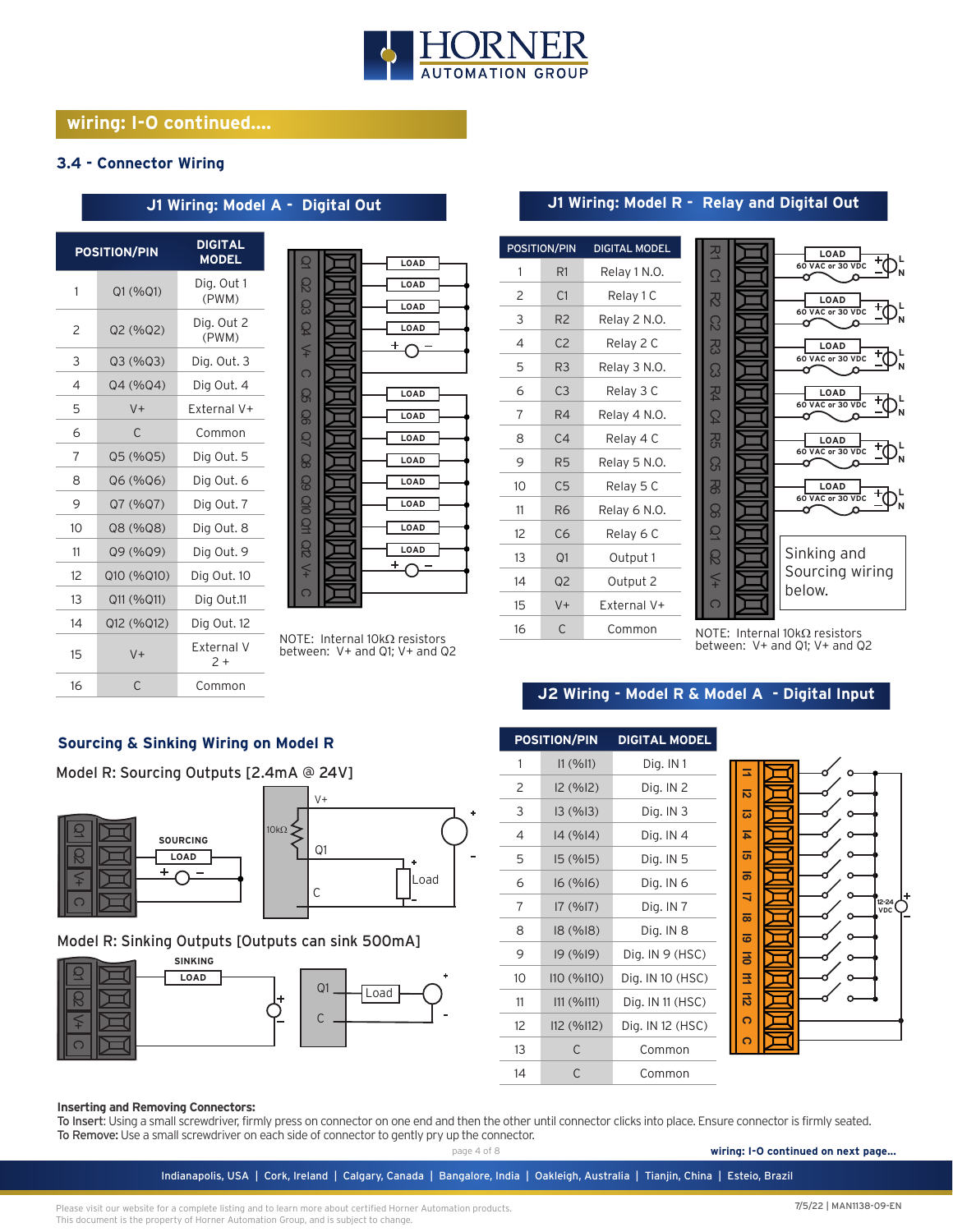

**4 x 4 - 20mA Input / 4-20mA Output** 

# **wiring: I-O continued...**

## **3.6 - J3 Wiring - Models A & R**

| <b>PIN</b> | Wire                     |
|------------|--------------------------|
| 1          | AI1 (%AI1)               |
| 2          | $R1 + (%A11)$            |
| 3          | AI2 (%AI2)               |
| 4          | R2+ (%Al1)               |
| 5          | AI3<br>(AI3/%A01)        |
| 6          | R3+ or A01<br>(AI3/%AQ1) |
| 7          | AI4 (AI4/%AQ2)           |
| 8          | R4+ or AQ2<br>(AI4/%AQ2) |
| 9          | C                        |
|            |                          |



If AQ1 is used, RTD3 is unavailable. If AQ2 is used, RTD4 is unavailable.

# **RTD: 2 x 3 - Wire RTD & 2 x 4-20mA Output**

| <b>PIN</b> | <b>Wire</b>                           | <b>Connection</b>     |
|------------|---------------------------------------|-----------------------|
| 1          | AI1 (%AI1)                            | <b>RTD Sense</b>      |
| 2          | R1+ (%Al1)                            | <b>RTD Excitation</b> |
| 3          | AI2 (%AI2)                            | <b>RTD Sense</b>      |
| 4          | R2+ (%AI2)                            | <b>RTD Excitation</b> |
| 5          | AI3 (AI3/%AQ1)                        | <b>No Connection</b>  |
| 6          | R <sub>3</sub> + or AQ1<br>(AI3/%AQ1) | mA Output             |
| 7          | AI4 (AI4/%AQ2)                        | <b>No Connection</b>  |
| 8          | R4+ or AQ2<br>(AI4/%AQ2)              | mA Output             |
| 9          | C                                     | Common                |



#### **Ex: Universal Input Wiring Schematic**

20mA Analog In - Not Self Powered









page 5 of 8

Indianapolis, USA | Cork, Ireland | Calgary, Canada | Bangalore, India | Oakleigh, Australia | Tianjin, China | Esteio, Brazil **wiring: I-O continued on next page...**

C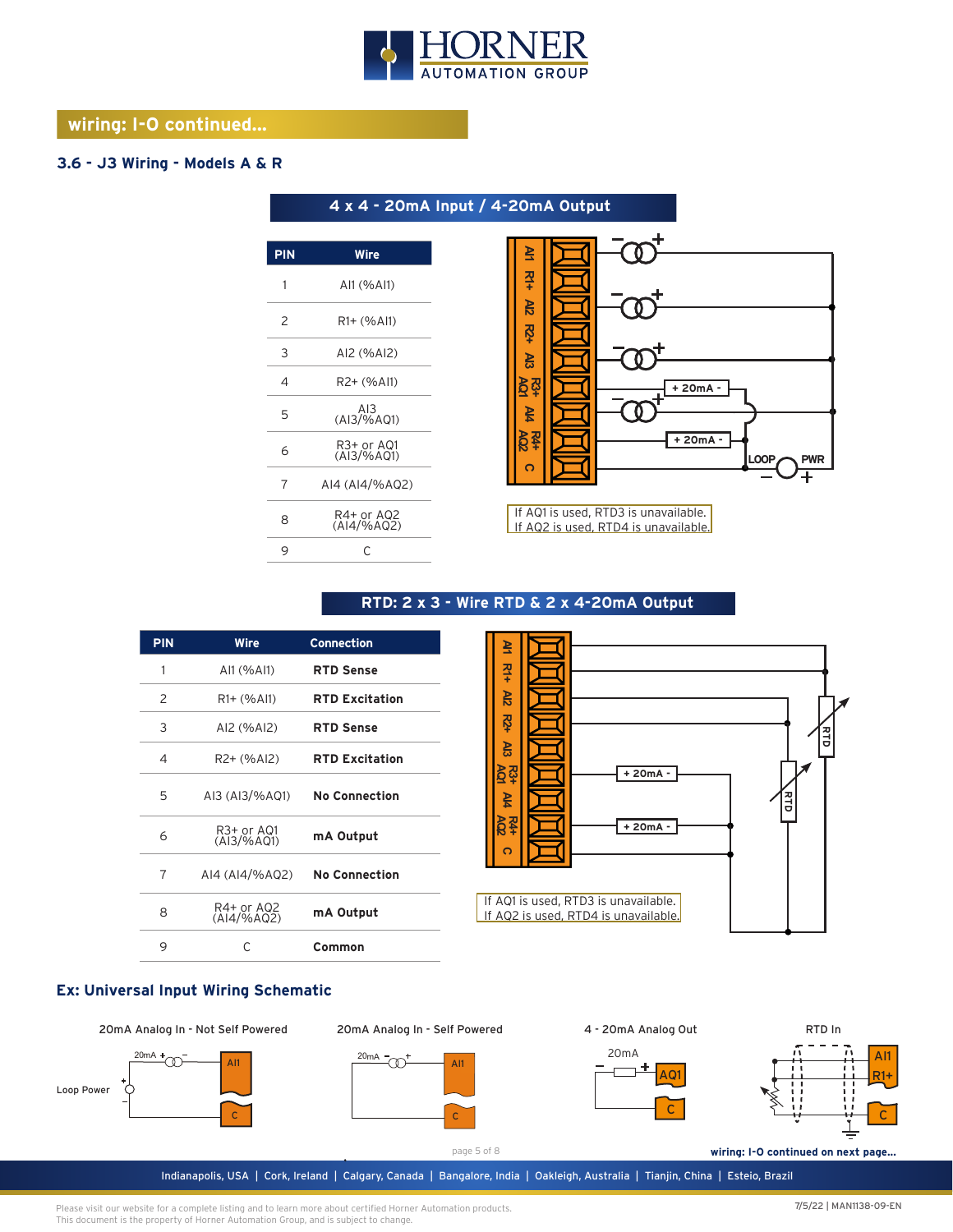

# **wiring: I-O continued...**

#### **RTD: 4 x 2 - Wire RTD Connection**

| <b>PIN</b> | Wire                                      | <b>Connection</b>     |
|------------|-------------------------------------------|-----------------------|
| 1          | AI1 (%AI1)                                | <b>RTD Sense</b>      |
| 2          | R1+ (%Al1)                                | <b>RTD Excitation</b> |
| 3          | AI2 (%AI2)                                | <b>RTD Sense</b>      |
| 4          | R <sub>2</sub> + (%AI1)                   | <b>RTD Excitation</b> |
| 5          | AI3<br>$(A13/\% AQ1)$                     | <b>RTD Sense</b>      |
| 6          | R <sub>3</sub> + or AQ1<br>$(A13/\% AQ1)$ | <b>RTD Excitation</b> |
| 7          | AI4 (AI4/%AQ2)                            | <b>RTD Sense</b>      |
| 8          | R4+ or AQ2<br>$(A 4/\%AO2)$               | <b>RTD Excitation</b> |
| 9          | C                                         | Common                |



#### **RTD: 4 x 3 - Wire RTD Connection**



#### **Inserting and Removing Connectors:**

To Insert: Using a small screwdriver, firmly press on connector on one end and then the other until connector clicks into place. Ensure connector is firmly seated. To Remove: Use a small screwdriver on each side of connector to gently pry up the connector.

### **3.7 - Ex: Universal Input Wiring Schematic**

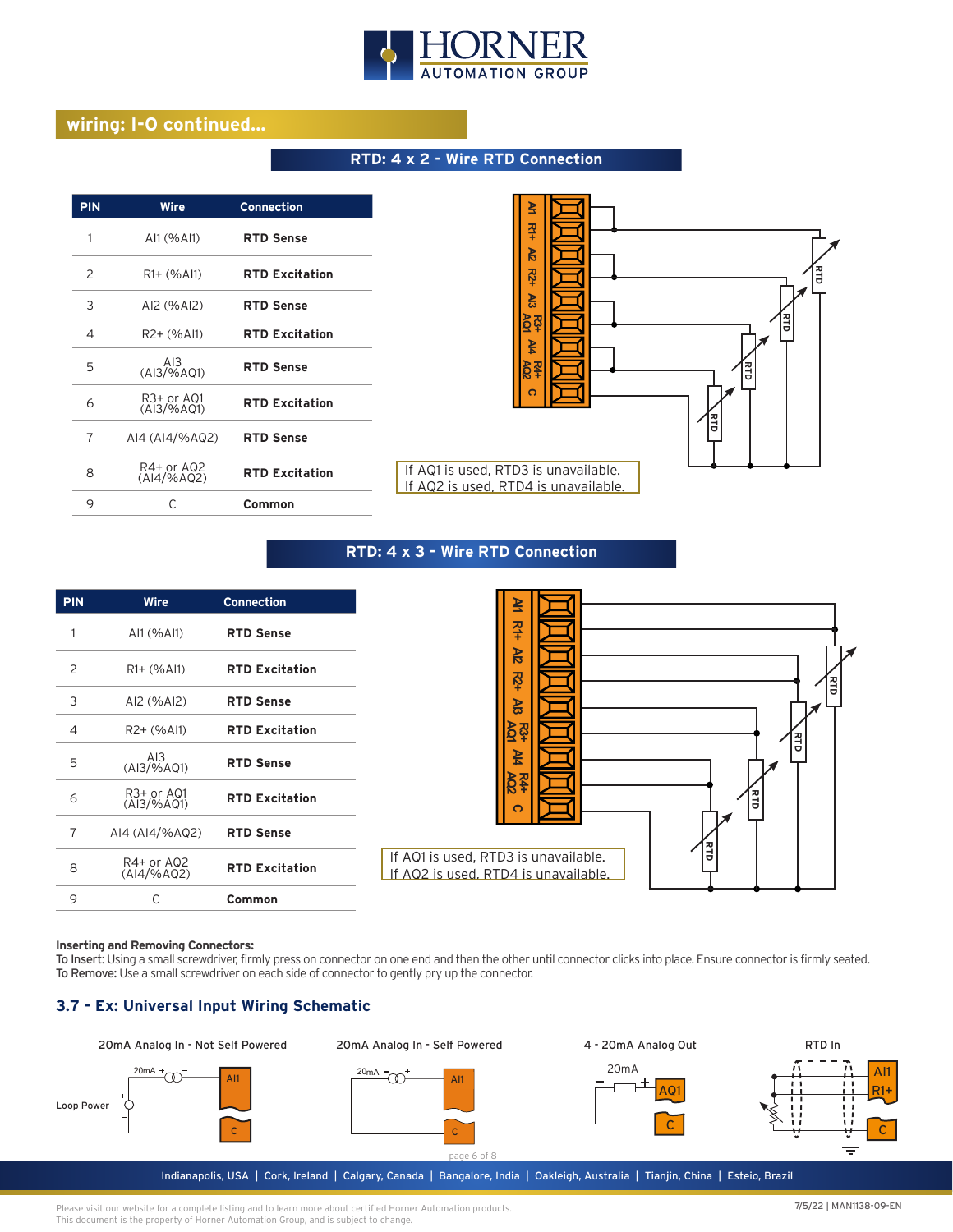

# **4 COMMUNICATIONS**

**4.1 - CAN Communications**

| -8 |  |
|----|--|
|    |  |
|    |  |
|    |  |

|     | <b>CAN Pin Assignments</b> |
|-----|----------------------------|
| PIN | SIGNAL                     |
| 8   | No Connection              |
| 7   | Ground                     |
| 6   | Shield                     |
| 5   | No Connection              |
| 4   | No Connection              |
| 3   | Ground                     |
| 2   | CAN Data Low               |
|     | CAN Data High              |

**CAN**

Modular jack (8 posn RJ45)

The CAN port is provided via the single 8-position modular jack labeled "CAN". It may be used to communicate with other OCS products using Horner's CsCAN protocol. Additionally, remote expansion I/O such as SmartRail, SmartBlock, and SmartStix may be implemented using the CsCAN protocol.

Termination for the CAN port may be enabled from the System Menu or System Register. This should only occur if the X4 is at either end of the CAN network. Only the two devices on either end of the CAN network should be terminated.

### **4.2 - Serial Communications**



**MJ1:** RS-232 w/full handshaking

**MJ2:** RS-485 half-duplex

RS-485 termination and biasing via System Menu or System Register

| <b>MJ1 &amp; MJ2 PINS</b> |                |           |  |  |
|---------------------------|----------------|-----------|--|--|
| PIN                       | SIGNAL         | DIRECTION |  |  |
| 8                         | <b>TXD</b>     | OUT       |  |  |
| 7                         | RXD            | IN        |  |  |
| 6                         | O <sub>V</sub> | Common    |  |  |
| 5                         | +5V @ 60 mA    | OUT       |  |  |
| 4                         | <b>RTS</b>     | OUT       |  |  |
| 3                         | <b>CTS</b>     | IN        |  |  |
| $\mathcal{P}$             | $RX$ -/TX-     | IN/OUT    |  |  |
| 1                         | $RX+/TX+$      | IN/OUT    |  |  |

# **4.3 - Ethernet Communications**



10/100 Ethernet port with automatic MDI-X (crossover detection) is provided via the single 8-position modular jack labeled "LAN". Several features are available for use over Ethernet: ICMP (Ping), EGD (Ethernet Global Data, Modbus Slave, Ethernet / IP, FTP (File Server), and ASCII over TCP/ IP.

Ethernet configuration is done via the Cscape Hardware Configuration, though temporary Ethernet configuration may be done through the System Menu directly on the X4.

For more information on the Ethernet, available features and protocols, refer to the Ethernet Supplement document (SUP0740).

# **5 BUILT-IN I/O: MODELS R & A**

Both X4 models feature built-in I/O. The I/O is mapped into OCS Register space, in three separate areas – Digital/Analog I/O, High-Speed Counter I/O, and High-speed Output I/O. Digital and analog I/O location is fixed starting at 1, but the high-speed counter and high-speed output references may be mapped to any open register location.

| <b>FIXED ADDRESS</b> | <b>I/O FUNCTION</b>    | <b>MODEL R</b> | <b>MODEL A</b> |
|----------------------|------------------------|----------------|----------------|
|                      | Digital Inputs         | $1-12$         | $1-12$         |
| %                    | Reserved               | $13 - 32$      | $13 - 32$      |
|                      | <b>Digital Outputs</b> | $1-2$          | $1-12$         |
| %Q                   | <b>Relay Outputs</b>   | $3 - 8$        | --             |
|                      | Reserved               | $9 - 24$       | $13 - 24$      |
|                      | Analog Inputs          | $: 1 - 4$      | $1 - 4$        |
| %A                   | Reserved               | $5-12$         | $5 - 12$       |
|                      | Analog Outputs         | $1-2$          | $1-2$          |
| %AQ                  | Reserved               | $3 - 16$       | $3 - 16$       |

# **6 BATTERY MAINTENANCE**

The X4 uses a replaceable non-rechargeable 3V lithium coin-cell battery (CR2450) to run the Real-Time Clock and to maintain the retained register values. This battery is designed to maintain the clock and memory for 7-10 years. Please reference MAN1137 for instructions on how to replace the battery.